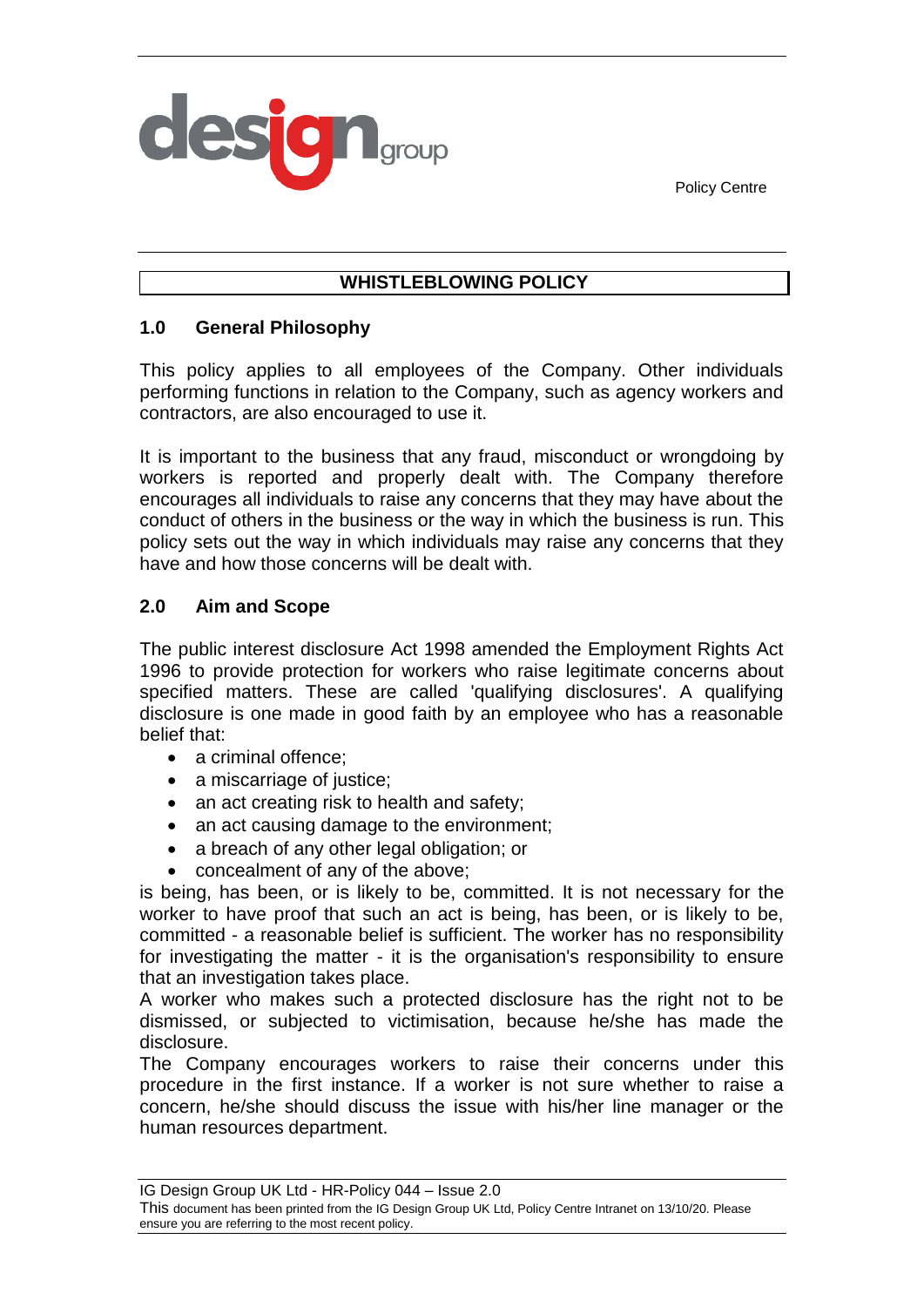Policy Centre



# **2.1 Principles**

- Everyone should be aware of the importance of preventing and eliminating wrongdoing at work. Workers should be watchful for illegal or unethical conduct and report anything of that nature that they become aware of.
- Any matter raised under this procedure will be investigated thoroughly, promptly and confidentially, and the outcome of the investigation reported back to the worker who raised the issue.
- No worker will be victimised for raising a matter under this procedure. This means that the continued employment and opportunities for future promotion or training of the worker will not be prejudiced because he/she has raised a legitimate concern.
- Victimisation of a worker for raising a qualified disclosure will be a disciplinary offence.
- If misconduct is discovered as a result of any investigation under this procedure the Company's disciplinary procedure will be used, in addition to any appropriate external measures.
- Maliciously making a false allegation is a disciplinary offence.
- An instruction to cover up wrongdoing is itself a disciplinary offence. If told not to raise or pursue any concern, even by a person in authority such as a manager, workers should not agree to remain silent. They should report the matter to a director.

## **3.0 Policy Framework**

This procedure is for disclosures about matters other than a breach of an employee's own contract of employment. If an employee is concerned that his/her own contract has been, or is likely to be, broken, he/she should use the Company's grievance procedure.

- (1) In the first instance, and unless the worker reasonably believes his/her line manager to be involved in the wrongdoing, or if for any other reason the worker does not wish to approach his/her line manager, any concerns should be raised with the worker's line manager. If he/she believes the line manager to be involved, or for any reason does not wish to approach the line manager, then the worker should proceed straight to stage 3.
- (2) The line manager will arrange an investigation of the matter (either by investigating the matter him/herself or immediately passing the issue to someone in a more senior position). The line manager must also inform or